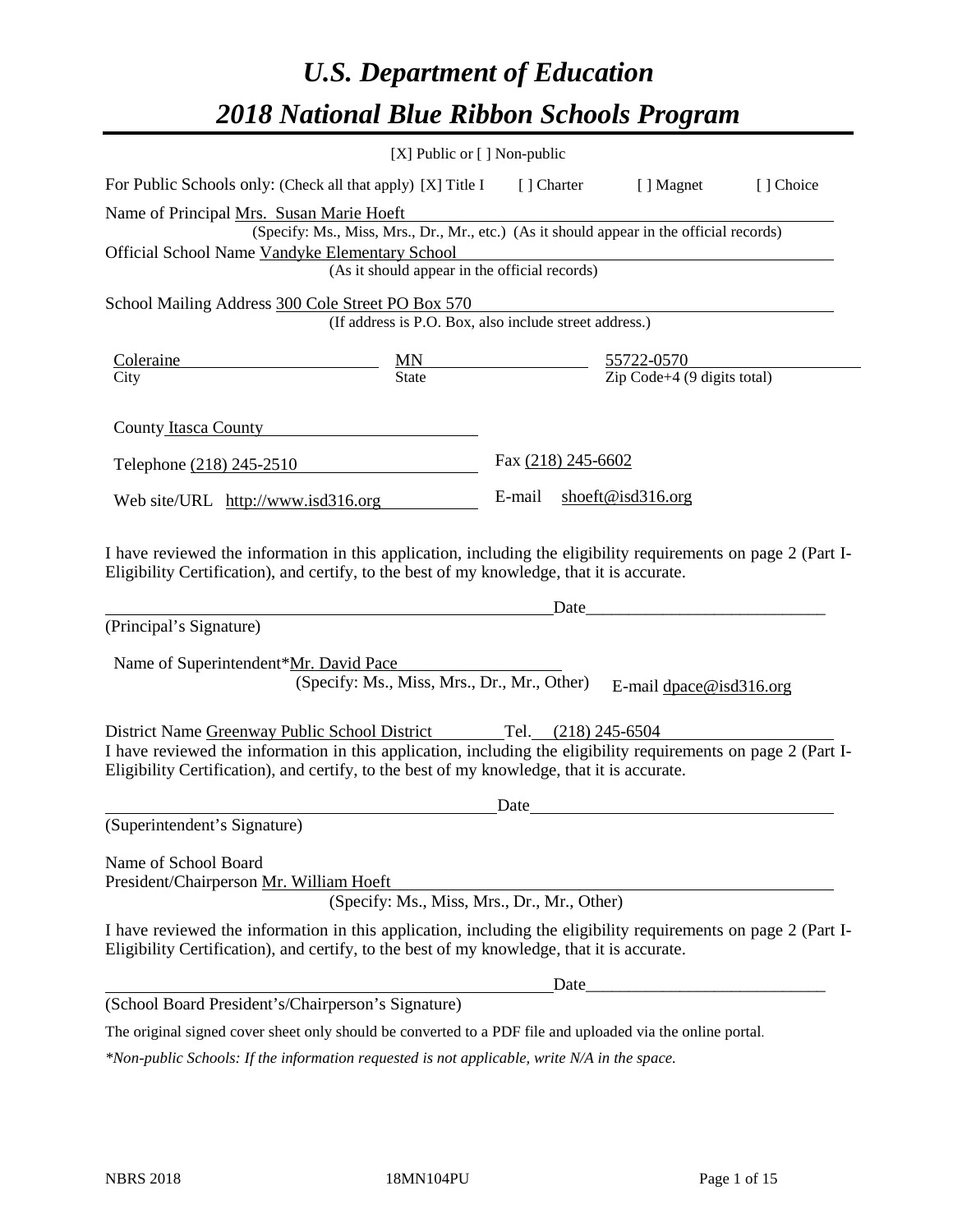The signatures on the first page of this application (cover page) certify that each of the statements below, concerning the school's eligibility and compliance with U.S. Department of Education and National Blue Ribbon Schools requirements, are true and correct.

- 1. The school configuration includes one or more of grades K-12. (Schools on the same campus with one principal, even a K-12 school, must apply as an entire school.)
- 2. All nominated public schools must meet the state's performance targets in reading (or English language arts) and mathematics and other academic indicators (i.e., attendance rate and graduation rate), for the all students group and all subgroups, including having participation rates of at least 95 percent using the most recent accountability results available for nomination.
- 3. To meet final eligibility, all nominated public schools must be certified by states prior to September 2018 in order to meet all eligibility requirements. Any status appeals must be resolved at least two weeks before the awards ceremony for the school to receive the award.
- 4. If the school includes grades 7 or higher, the school must have foreign language as a part of its curriculum.
- 5. The school has been in existence for five full years, that is, from at least September 2012 and each tested grade must have been part of the school for the past three years.
- 6. The nominated school has not received the National Blue Ribbon Schools award in the past five years: 2013, 2014, 2015, 2016, or 2017.
- 7. The nominated school has no history of testing irregularities, nor have charges of irregularities been brought against the school at the time of nomination. The U.S. Department of Education reserves the right to disqualify a school's application and/or rescind a school's award if irregularities are later discovered and proven by the state.
- 8. The nominated school has not been identified by the state as "persistently dangerous" within the last two years.
- 9. The nominated school or district is not refusing Office of Civil Rights (OCR) access to information necessary to investigate a civil rights complaint or to conduct a district-wide compliance review.
- 10. The OCR has not issued a violation letter of findings to the school district concluding that the nominated school or the district as a whole has violated one or more of the civil rights statutes. A violation letter of findings will not be considered outstanding if OCR has accepted a corrective action plan from the district to remedy the violation.
- 11. The U.S. Department of Justice does not have a pending suit alleging that the nominated school or the school district as a whole has violated one or more of the civil rights statutes or the Constitution's equal protection clause.
- 12. There are no findings of violations of the Individuals with Disabilities Education Act in a U.S. Department of Education monitoring report that apply to the school or school district in question; or if there are such findings, the state or district has corrected, or agreed to correct, the findings.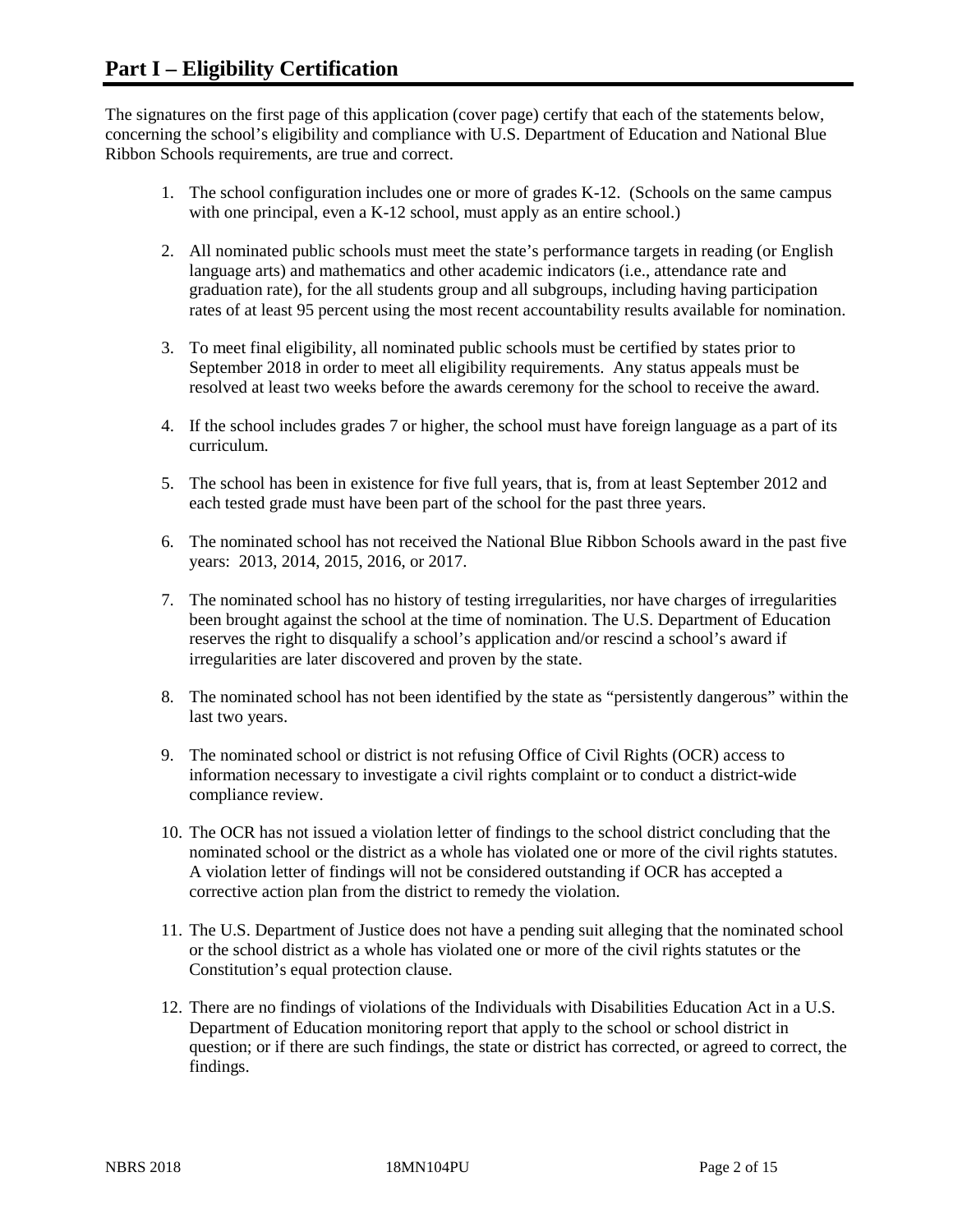# **PART II - DEMOGRAPHIC DATA**

## **Data should be provided for the most recent school year (2017-2018) unless otherwise stated.**

#### **DISTRICT**

1. Number of schools in the district  $1$  Elementary schools (includes K-8) (per district designation): 1 Middle/Junior high schools 1 High schools 0 K-12 schools

3 TOTAL

**SCHOOL** (To be completed by all schools)

2. Category that best describes the area where the school is located:

[] Urban or large central city

[ ] Suburban

[X] Rural or small city/town

3. Number of students as of October 1, 2017 enrolled at each grade level or its equivalent in applying school:

| Grade                           | # of         | # of Females   | <b>Grade Total</b> |
|---------------------------------|--------------|----------------|--------------------|
|                                 | <b>Males</b> |                |                    |
| <b>PreK</b>                     | 0            | $\overline{0}$ | 0                  |
| K                               | 48           | 36             | 84                 |
| 1                               | 38           | 35             | 73                 |
| $\overline{2}$                  | 29           | 37             | 66                 |
| 3                               | 44           | 36             | 80                 |
| 4                               | 48           | 42             | 90                 |
| 5                               | 0            | 0              | 0                  |
| 6                               | 0            | 0              | 0                  |
| 7                               | 0            | 0              | 0                  |
| 8                               | 0            | 0              | 0                  |
| 9                               | 0            | 0              | 0                  |
| 10                              | 0            | 0              | 0                  |
| 11                              | 0            | 0              | 0                  |
| 12 or higher                    | 0            | 0              | 0                  |
| <b>Total</b><br><b>Students</b> | 207          | 186            | 393                |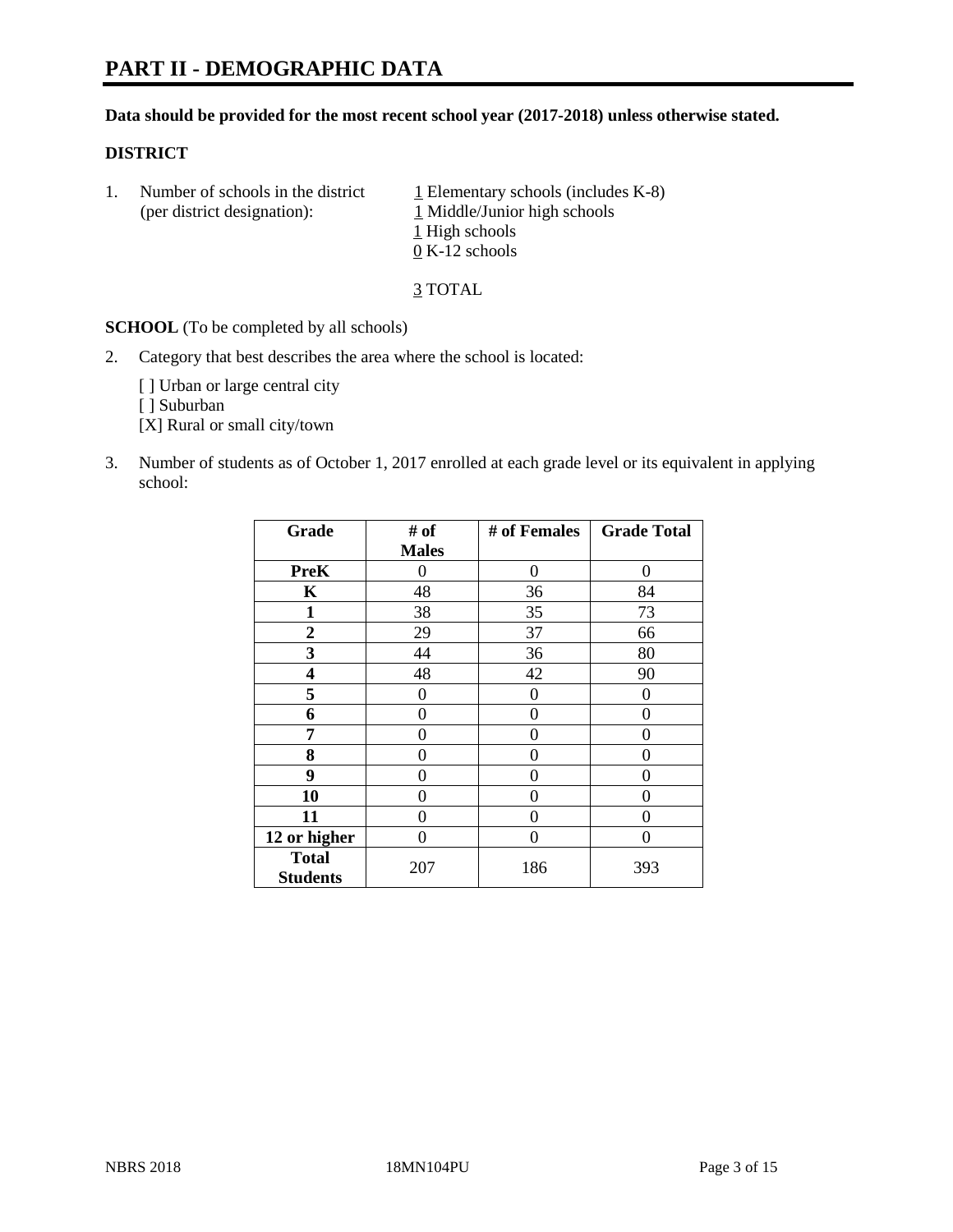the school: 0 % Asian

4. Racial/ethnic composition of  $12%$  American Indian or Alaska Native 1 % Black or African American 2 % Hispanic or Latino 0 % Native Hawaiian or Other Pacific Islander 83 % White 2 % Two or more races **100 % Total**

(Only these seven standard categories should be used to report the racial/ethnic composition of your school. The Final Guidance on Maintaining, Collecting, and Reporting Racial and Ethnic Data to the U.S. Department of Education published in the October 19, 2007 *Federal Register* provides definitions for each of the seven categories.)

5. Student turnover, or mobility rate, during the 2016 – 2017 school year: 7%

If the mobility rate is above 15%, please explain.

This rate should be calculated using the grid below. The answer to (6) is the mobility rate.

| <b>Steps For Determining Mobility Rate</b>         | Answer |
|----------------------------------------------------|--------|
| (1) Number of students who transferred to          |        |
| the school after October 1, 2016 until the         | 13     |
| end of the 2016-2017 school year                   |        |
| (2) Number of students who transferred             |        |
| <i>from</i> the school after October 1, 2016 until | 13     |
| the end of the 2016-2017 school year               |        |
| (3) Total of all transferred students [sum of      | 26     |
| rows $(1)$ and $(2)$ ]                             |        |
| (4) Total number of students in the school as      |        |
| of October 1, 2016                                 | 393    |
| (5) Total transferred students in row (3)          |        |
| divided by total students in row (4)               | 0.07   |
| $(6)$ Amount in row $(5)$ multiplied by 100        |        |

6. English Language Learners (ELL) in the school:  $0\%$ 

1 Total number ELL

Specify each non-English language represented in the school (separate languages by commas): **Spanish** 

7. Students eligible for free/reduced-priced meals: 68 % Total number students who qualify: 267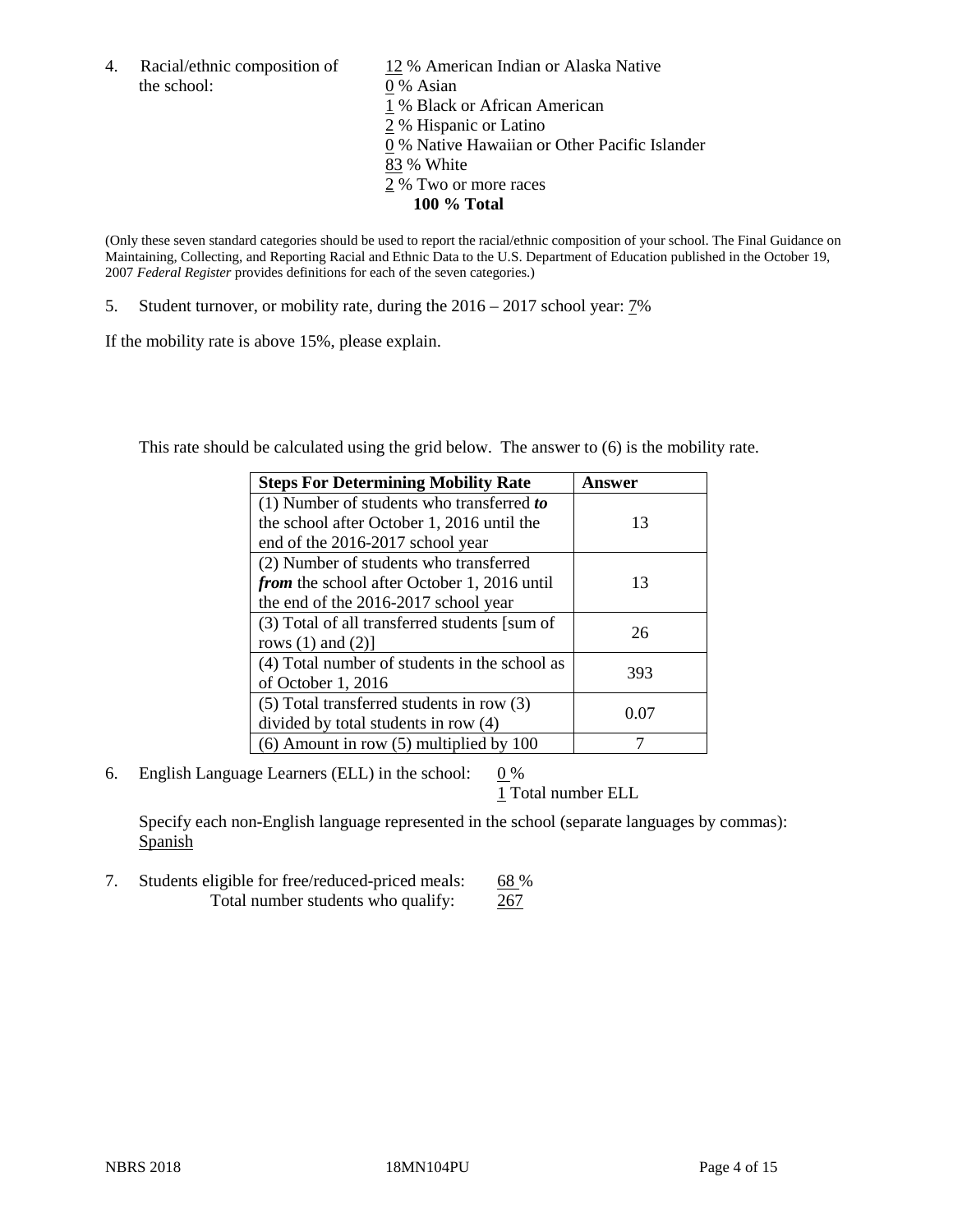104 Total number of students served

Indicate below the number of students with disabilities according to conditions designated in the Individuals with Disabilities Education Act. Do not add additional conditions. It is possible that students may be classified in more than one condition.

| 10 Autism                  | 1 Multiple Disabilities                 |
|----------------------------|-----------------------------------------|
| 0 Deafness                 | 0 Orthopedic Impairment                 |
| 0 Deaf-Blindness           | 11 Other Health Impaired                |
| 12 Developmentally Delayed | 15 Specific Learning Disability         |
| 34 Emotional Disturbance   | 12 Speech or Language Impairment        |
| 0 Hearing Impairment       | 0 Traumatic Brain Injury                |
| 9 Intellectual Disability  | 0 Visual Impairment Including Blindness |

- 9. Number of years the principal has been in her/his position at this school: 7
- 10. Use Full-Time Equivalents (FTEs), rounded to nearest whole numeral, to indicate the number of school staff in each of the categories below:

|                                                                                                                                                                                                                                | <b>Number of Staff</b> |
|--------------------------------------------------------------------------------------------------------------------------------------------------------------------------------------------------------------------------------|------------------------|
| Administrators                                                                                                                                                                                                                 |                        |
| Classroom teachers including those<br>teaching high school specialty<br>subjects, e.g., third grade teacher,<br>history teacher, algebra teacher.                                                                              | 16                     |
| Resource teachers/specialists/coaches<br>e.g., reading specialist, science coach,<br>special education teacher, technology<br>specialist, art teacher, etc.                                                                    | 17                     |
| Paraprofessionals under the<br>supervision of a professional<br>supporting single, group, or classroom<br>students.                                                                                                            | 31                     |
| Student support personnel<br>e.g., guidance counselors, behavior<br>interventionists, mental/physical<br>health service providers,<br>psychologists, family engagement<br>liaisons, career/college attainment<br>coaches, etc. | 8                      |

11. Average student-classroom teacher ratio, that is, the number of students in the school divided by the FTE of classroom teachers, e.g., 22:1 25:1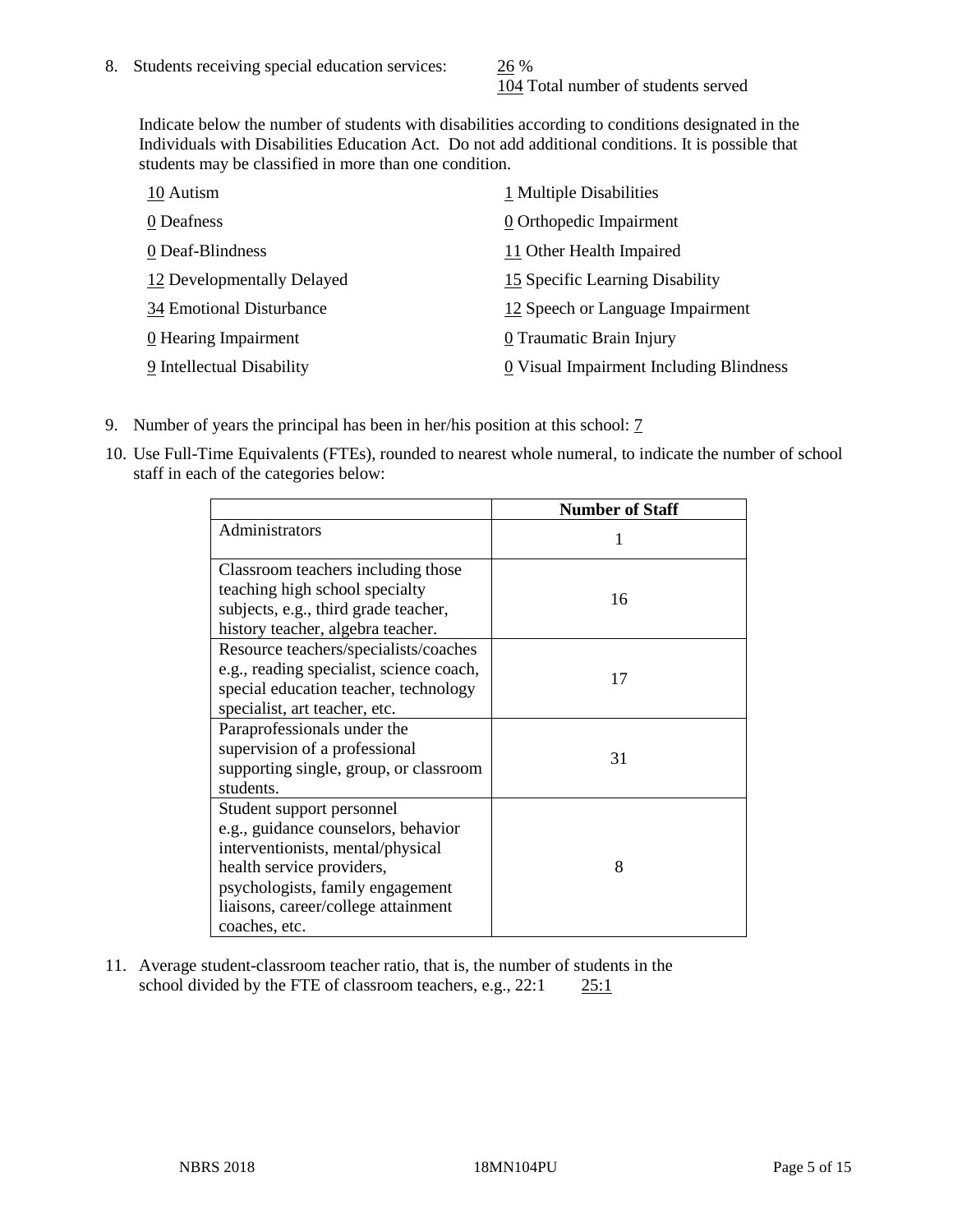12. Show daily student attendance rates. Only high schools need to supply yearly graduation rates.

| <b>Required Information</b> | 2016-2017 | $2015 - 2016$ | 2014-2015 | 2013-2014 | 2012-2013 |
|-----------------------------|-----------|---------------|-----------|-----------|-----------|
| Daily student attendance    | 96%       | 95%           | 95%       | 95%       | 95%       |
| High school graduation rate | 0%        | 0%            | 0%        | 9%        | 0%        |

#### 13. **For high schools only, that is, schools ending in grade 12 or higher.**

Show percentages to indicate the post-secondary status of students who graduated in Spring 2017.

| <b>Post-Secondary Status</b>                  |    |
|-----------------------------------------------|----|
| Graduating class size                         |    |
| Enrolled in a 4-year college or university    | 0% |
| Enrolled in a community college               | 0% |
| Enrolled in career/technical training program | 0% |
| Found employment                              | 0% |
| Joined the military or other public service   | 0% |
| Other                                         | ገ% |

14. Indicate whether your school has previously received a National Blue Ribbon Schools award. Yes X No

If yes, select the year in which your school received the award. 2009

15. In a couple of sentences, provide the school's mission or vision statement.

To increase student achievement by providing a positive, safe learning environment where dedicated teachers have high expectations, provide rigorous academic instruction and support the development of the whole child.

16. **For public schools only**, if the school is a magnet, charter, or choice school, explain how students are chosen to attend.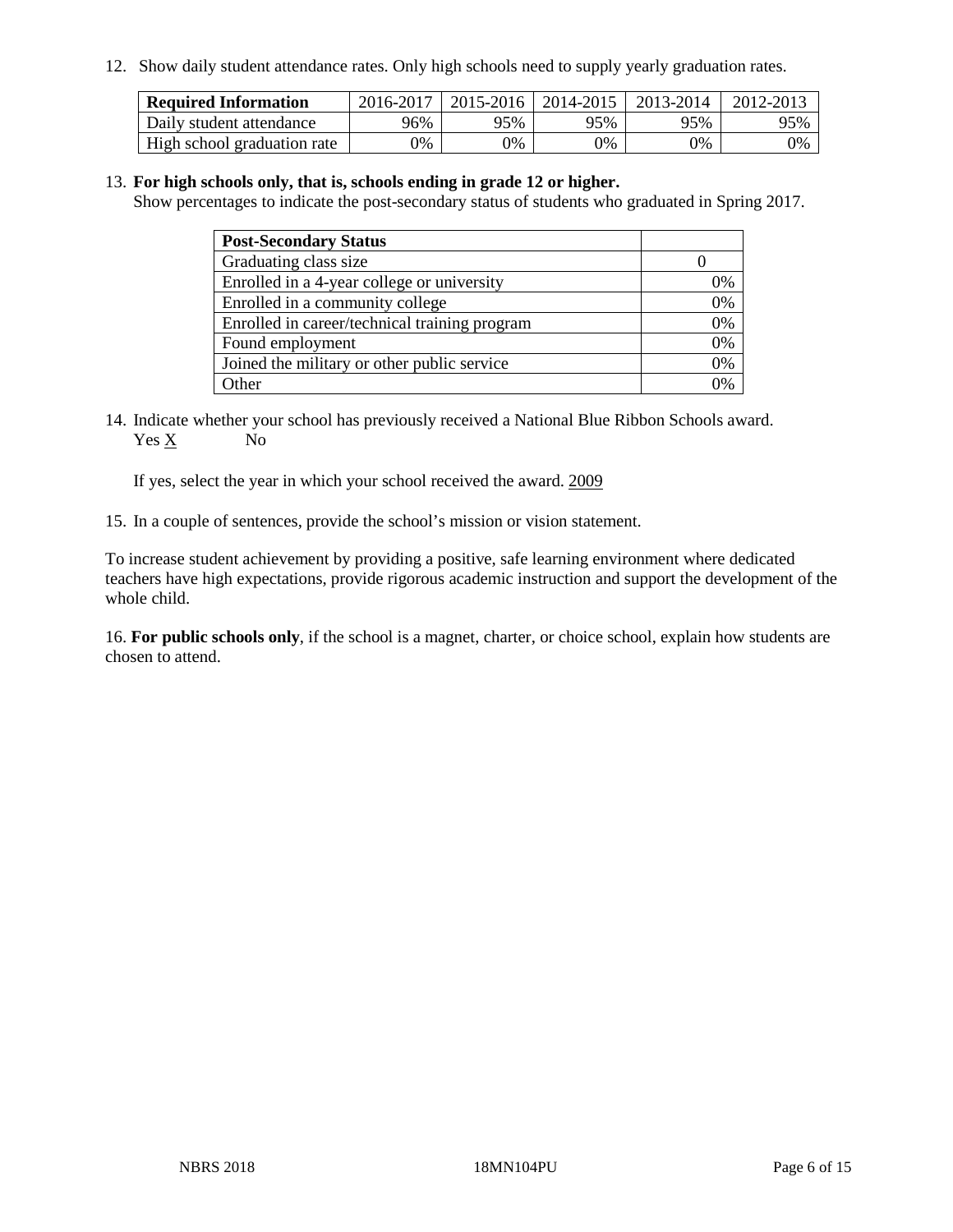# **PART III – SUMMARY**

Vandyke Elementary is known locally as the "School by the Lake" because it is situated on the shores of beautiful Trout Lake in northern Minnesota. The unique geographic location of the school adjoining the lake, forest, and school garden encourages outdoor environmental learning.

Vandyke school has a long history of Blue Ribbon (2009) and Minnesota School of Excellence (1996, 2004) recognition for student achievement. Vandyke Elementary School students continue to perform at a rate significantly higher than the state of Minnesota average on math and reading accountability tests. Vandyke serves students grades K-4 with a free and reduced rate of 67 % and an identified special education population that exceeds 25%. In order to meet the needs of this high-risk student population the following targeted strategies have been put in place to reduce the achievement gap and support our diverse learners.

Vandyke teachers meet weekly in Professional Learning Communities (PLCs). Through PLC's, teachers collaborate in grade level teams and as a whole faculty as they delve into new reading/math curriculum, develop standards-based report cards, study the effects of poverty on students, and implement the Marzano teacher growth model with a focus on goals/scales/tracking student progress. Students as young as kindergarten at Vandyke have a clear understanding of learning goals and track their own progress in data notebooks.

Monthly data meetings allow teachers to discuss student academic/behavioral performance and plan specific intervention support. Vandyke staff use the eduCLIMBER data warehouse to monitor student academic progress, behavior, and attendance.

Technology integration through use of interactive white boards, chrome books, document cameras, and student response systems allow teachers to differentiate for the diverse learning needs of students. The Vandyke Response to Intervention Multi-Tiered System of Support (RtI/MTSS) team meets bi-weekly to support teachers in developing academic and behavioral interventions. Vandyke operates a school wide Title 1 program with highly skilled academic intervention teachers who provide support for students K-4 through benchmark assessments, guided reading groups, and customized interventions in math and reading based on student need.

Vandyke Elementary has embraced Positive Behavior Intervention and Supports (PBIS) as the foundation of expectations for students, readiness, respect and responsibility (3 R's). Research has proven that the foundation of successful learning is rooted in positive relationships, and this is especially important for students at risk that live in poverty. In addition to PBIS, staff has been trained in Responsive Classroom practices to extend this philosophy of building and fostering the classroom community, as well as the relationships amongst their students.

Marzano standards-based instructional framework, Professional Learning Communities, PBIS, RtI/MTSS, and Responsive Classroom are five evidence-based programs that Vandyke Elementary School has implemented to assist in fostering social emotional development, relationships, and high academic expectations that are at the core of student success.

Parent engagement is high at Vandyke with many opportunities for families to participate in Family Read night, FRED (Fathers Reading Every Day), Student Art show, three parent/teacher conferences held annually, Holiday music program, Trout Lake Day celebration, awards ceremony, and garden/school forest activities along with monthly Parent Teacher Committee (PTC) meetings. Students have the opportunity to participate in after school and summer programming through Boys and Girls Club, as well as, targeted services funded Learning Academy. Children's Mental Health sponsors the summer REACH program and many students from Vandyke participate in this unique program that supports student's social emotional development and provides mental health services while school is not in session.

Vandyke is fortunate to have a full time School Social Worker and a Behavior Intervention Specialist who assists families as needed by linking them to community resources and supports through a variety of human service organizations.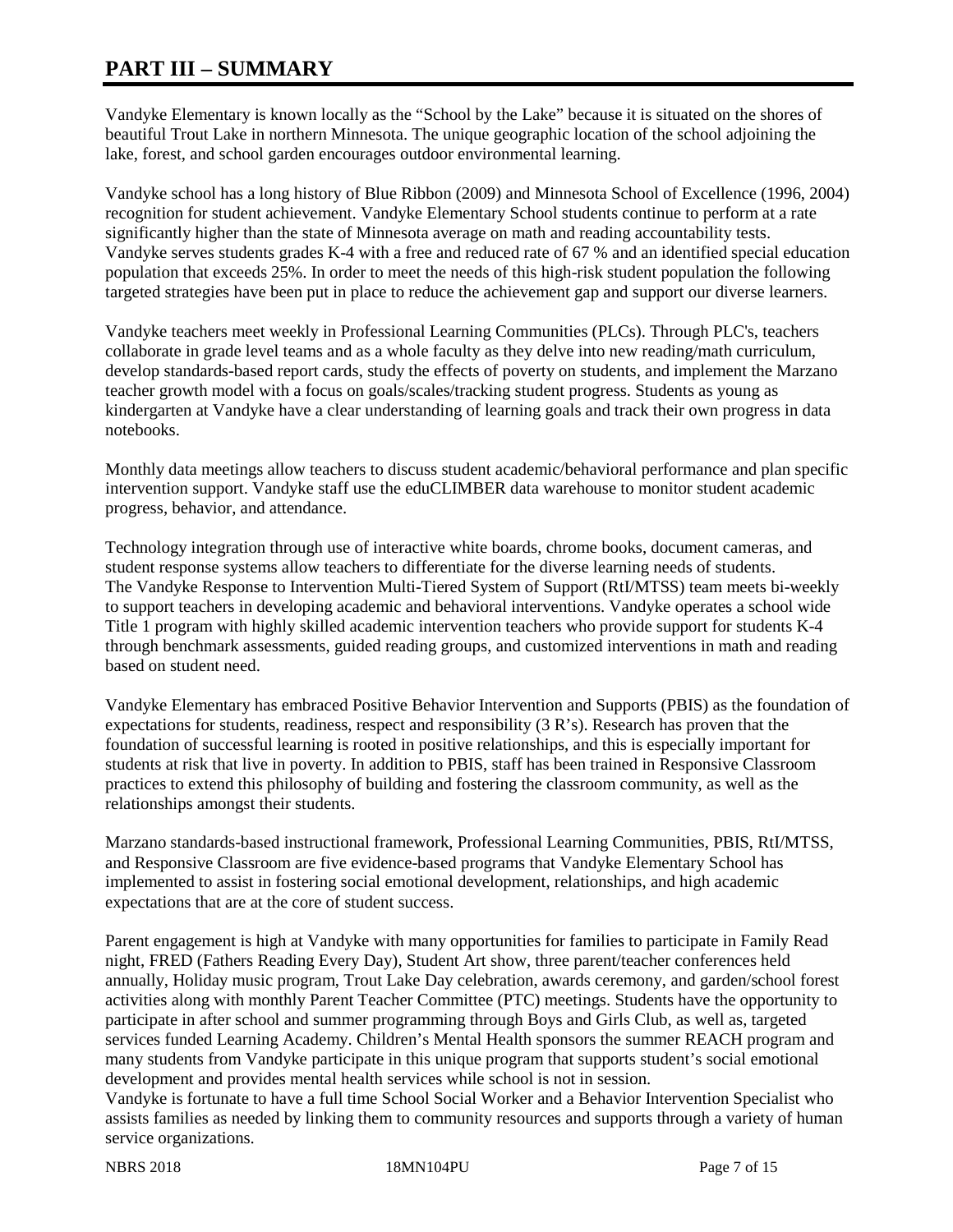The Greenway Indian Education program provides invaluable support for our American Indian students with one to one tutoring. Indian Education sponsors the popular Big Buddies after school program that pairs high school age mentors with elementary students as they participate in culturally relevant, engaging, hands on activities together. Our Indian Home School Liaison connects family to school and helps by providing transportation and support for parents to be involved in their child's education.

Vandyke's unique use of resources and approach to serving its economically impoverished and isolated student population results in significant growth in math and reading for all demographic groups.

Our 2009 Blue Ribbon recognition remains a source of pride and encourages a high level of community support for our school. Local realtors share our 2009 Blue Ribbon status with prospective home buyers and this often draws families with young children to our community. Blue Ribbon recognition has also helped our school secure high-quality teachers and support staff. One recent hire chose our school over a neighboring district specifically because we have high expectations as evidenced by our previous Blue Ribbon award and our Minnesota Comprehensive Assessment (MCA) scores.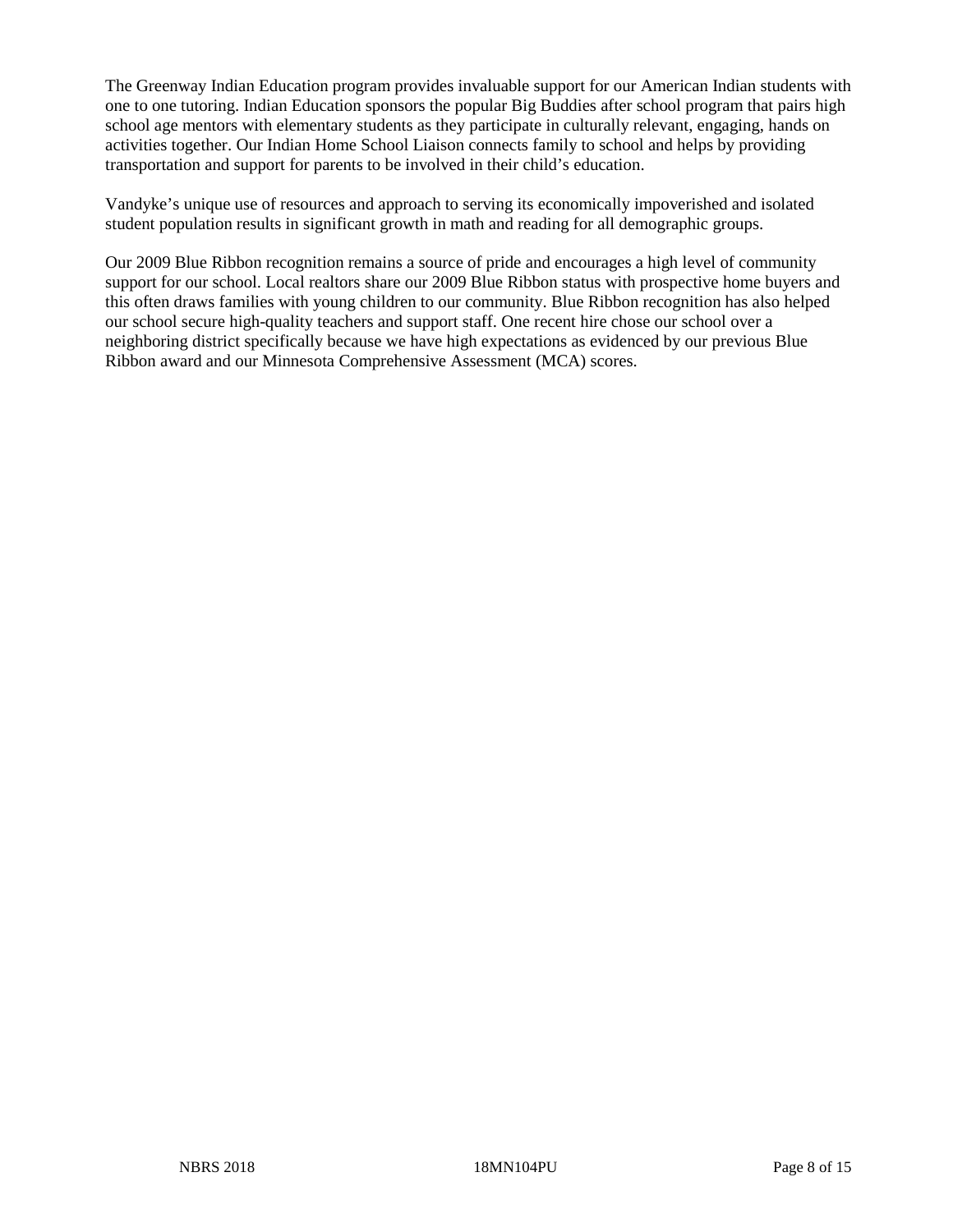# **1. Core Curriculum:**

At Vandyke Elementary, students receive ninety minutes of core English Language Arts instruction daily. Teachers began full implementation of McGraw Hill Reading Wonders in the fall of 2016. Reading Wonders curriculum provides standards based framework for teachers that includes whole group instruction which includes writing, grammar, spelling, vocabulary development. Small group guided instruction is determined by assessment of comprehension and fluency so that each student participates in a guided reading group that is differentiated to meet their individual needs by interacting with fiction and non-fiction texts at their instructional level.

Teachers also incorporate the CAFÉ Board (comprehension, accuracy, fluency, phonemic awareness, and expanded vocabulary development) to teach to balanced literacy elements and meet the Minnesota English Language Arts Standards (ELA).

ELA Instruction for students that are below grade level or those with an Individual Education Plan (IEP), or English Language Learners (ELL) utilizes the McGraw Hill Reading Wonders companion curriculum, Wonder Works. Wonder Works is an evidence based curriculum that supports struggling readers and writers through differentiated systematic instruction. Wonder Works provides leveled support and promotes literacy by building foundational and close reading skills while differentiating for individual student instructional needs.

Vandyke elementary core curriculum for math instruction is the EnVision math program. EnVision math is an evidence based program that is planned and designed for understanding using Dr. Grant Wiggins concept of Understanding by Design that helps teachers systematically spiral through 20 instructional topics colorcoded by math strand. Teachers utilize their classroom interactive white boards, hands on manipulatives, and Chrome books to help students see the math through the EnVision math visual learning activities utilizing virtual manipulatives.

Students receive sixty minutes of core mathematics instruction daily.

Science instruction at Vandyke is based on the Minnesota science standards utilizing our wonderful environmental learning laboratories. Our school is located on the shores of Trout Lake, and adjacent to our school forest and garden, teachers have the unique opportunity to incorporate real life, hands-on learning throughout the school year in our outdoor learning laboratories. Vandyke teachers also incorporate standards based SEELA science kits and Super Science by Scholastic in classroom instruction. MN Science standards are included in the Reading Wonders materials. Teachers use a Reading Wonders correlation chart to integrate science standards and instruction as they teach English language arts. Science is also taught through a block schedule several times per week to allow for additional time with hands-on activities and exploration of our outdoor learning labs.

Minnesota standards are the foundation of social studies instruction at Vandyke. Teachers utilize a variety of print material including Scholastic News for real world events, Studies Weekly that includes a standardsbased newspaper and online interactive content. Teachers use a Reading Wonders correlation chart to integrate social studies standards and instruction as they teach English language arts.

# **2. Other Curriculum Areas:**

Vandyke Elementary school offers specialist area instruction for students beyond our core academic curriculum in English Language Arts and Mathematics.

Students are introduced to musical concepts and terms through hands-on experiences and guided experimentation. They are encouraged to learn through doing and this includes singing, instrumentation, and composition. Vandyke employs an Orff and Kodaly trained music teacher, and music is demonstrated as an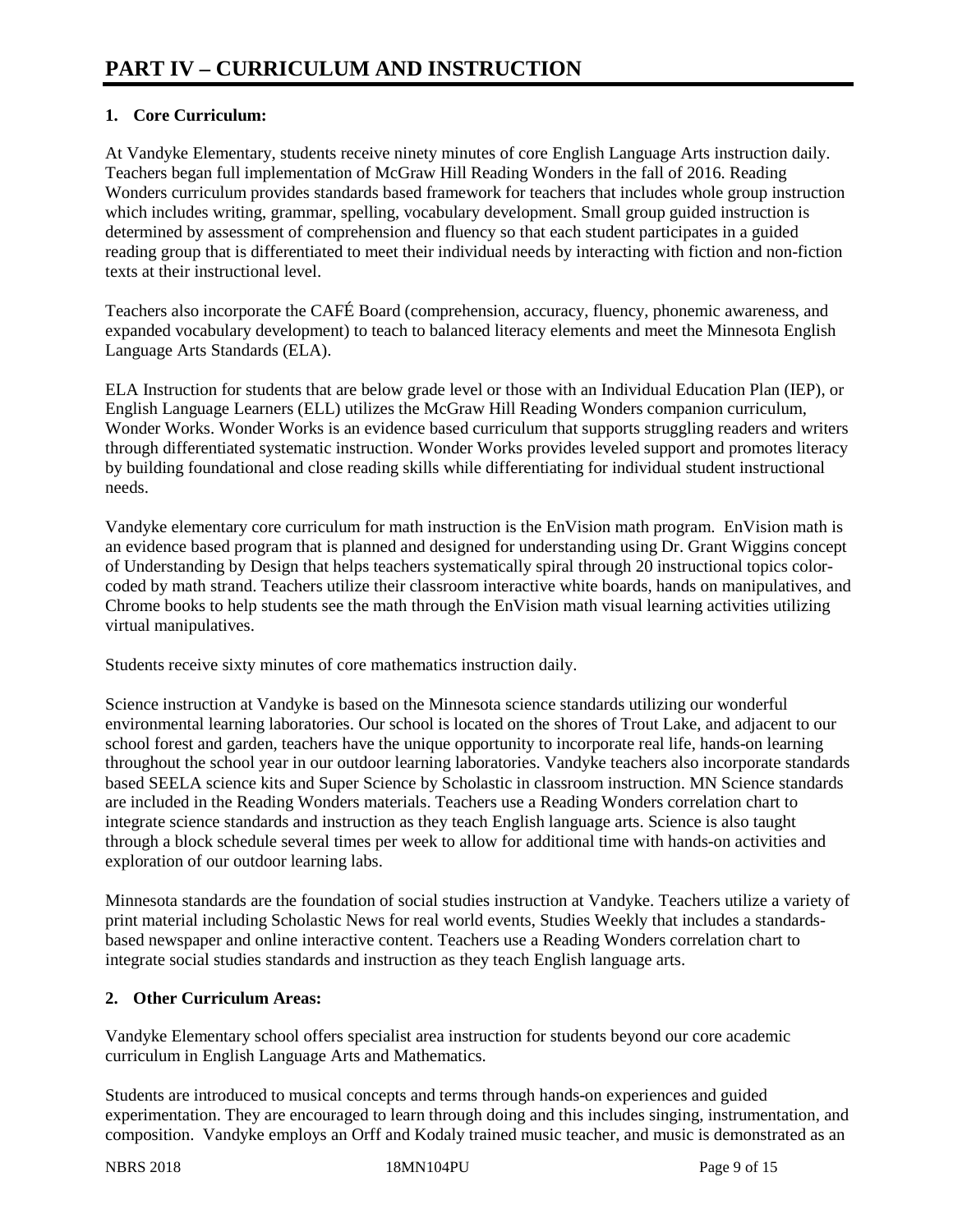extension of everyday activities and students learn that music can be a lifelong skill. A highlight of our music instruction is our annual Holiday Program with over 1,200 family and friends packing the historic Greenway Auditorium with friends and family of our celebration.

Art instruction at Vandyke is delivered through a unique partnership with our local 3,2,1 Art Studio. The National Association of Elementary School Principals recently recognized our Vandyke art program with a Crayola Champion Creativity grant and a feature story in Principal Magazine. Artists from 3,2,1 Art Studio and Vandyke teachers collaborate to develop lessons using the Minnesota Art Standards as the foundation for instruction. Students experience a variety of media as they paint, draw, sculpt, and create. Students learn about different artists and often incorporate other content areas such as math or science into their art projects. The highlight of our art program is our annual visual art show in May.

Physical education at Vandyke is offered thirty minutes a day, three times per week for all students. Our goal for physical education instruction is for students to have the knowledge, skills, and confidence to enjoy a lifetime of healthy physical activity. We promote movement by creating an environment that is positive, fun, develops team work, sportsmanship, and cooperation. Physical education instruction is based on the National Physical Education standards and the Minnesota Benchmarks. Starting in the fall of 2018 Vandyke will transition to the new Minnesota Physical Education Standards released in February of 2018.

Technology plays an important role in the daily instruction of students at Vandyke. Kindergarten students participate in computer basics classes that allow them to learn the parts of a computer, how to navigate using the keyboard and mouse, and proper care of technology. In grades 1-4 students use the Type to Learn program online to develop their keyboarding skills. All students participate in digital citizenship lessons taught by the school social worker and classroom teachers.

Students in Kindergarten and first grade have classroom access to touch screen Chrome books that they use for online educational content in reading, math, science, and social studies.

Vandyke students in grade 2, 3, and 4 utilize 1:1 Chrome books daily to interact with online content, take assessments, research and prepare presentations.

Vandyke students have two libraries that they access on a regular basis. The library in our media center holds a collection of leveled books that students check out on a weekly basis. In addition to our own building library, our classrooms also visit the historic Carnegie library across the street where they have access to the entire collection of the Arrowhead Library System. Vandyke Academic Intervention teachers have also been able to establish a leveled book room that all classrooms access for multiple copies of the same text for literature circles and guided reading groups.

Vandyke elementary teachers, school social worker, behavior intervention specialist and Children's Mental Health staff provide regular ongoing instruction and skill building that encourages positive social emotional development. Students learn about feeling identification, conflict resolution, emotion regulation, calming strategies, and kindness.

For the 4th year in a row, Vandyke is a Kindness Certified school as a result of our participation in completing acts of kindness throughout Kindness Week. The week kicks off with a student led assembly and kind deeds are tracked by classroom teachers. Kindness week 2018 students completed 3,736 acts of kindness.

All students at Vandyke Elementary receive consideration for gifted programming through a screening process. The CogAt that is administered in the spring of a student's third grade year is one of the multiple measures taken in to consideration as a student is formally identified.

The gifted education model is that of a continuum of services based on student strengths and learning needs. The RtI framework uses student education data and research based practices to plan instruction and responds flexibly to meet the unique needs of each learner.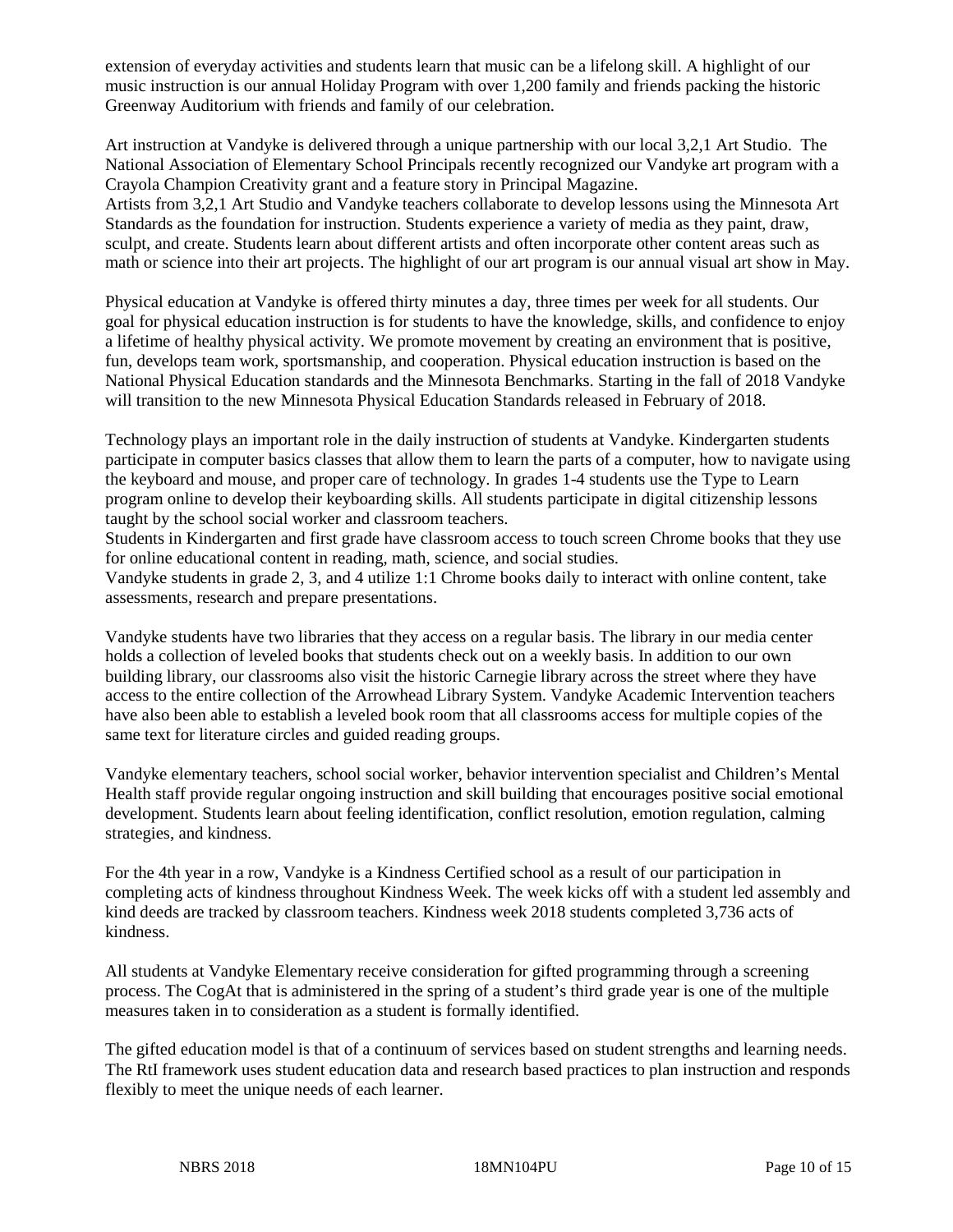## **3. Instructional Methods, Interventions, and Assessments:**

Instructional methods at Vandyke Elementary School center around the definitions we have created together for Learning Sciences International five pillars of rigor. The definitions and what it looks like in our classrooms guide our rigor walks, peer observations, and peer coaching between teachers.

Conditions for learning: building relationships with students and colleagues, welcoming environment, everyone at school focuses on working as team, peer coaching, classroom visits, and instructional rounds: What does this look like in our classrooms? Morning meeting, greeting students coming off the bus and in hallways, PBIS activities and events, cooperative group activities, collaboration, safe, support for social emotional development.

Standards based student evidence; alignment between learning target, performance tasks, student evidence of learning: What does this look like in our classrooms? Exit tickets, white boards, Kahoot and other technology response systems, reference to "I Can Statements" as part of instruction,and focus wall.

Organizing students to achieve the standard; student centered with rigor, partner work, teaming, and intentional grouping of students: What does this look like in our classrooms? peer editing or review of each other's work, intentional grouping for oral language or academic groups, swapping students with another teacher, using technology to organize, stations, partner with someone with like interest to compare and contrast work, book discussion groups, environment and table groupings, deliberate, organized, and planned activities that provides an opportunity for students to practice and move to higher depth of knowledge.

Monitoring to take action within a lesson; adaptations, methods of monitoring, moment to moment adjustments: What does it look like in our classrooms? Content is appropriate for various ability levels, differentiation, back up and re-teach for clarity, needs based environmental change ups, use of student white boards, teacher listening and observing activities and work discussion, proximity, selfassessment check in, student work completed, exit/entrance tickets.

Tracking student progress toward standards; data notebooks, graphing, formative and summative assessment: What does it look like in our classrooms? Student data tracking for math facts, spelling, fluency, sight words, and standards based assessments, adults are tracking behaviors, math and reading assessments, quick checks

K-4 students identified as performing below grade level based on multiple measures of assessment are provided intervention in the identified area of need for the purpose of accelerating student growth. When needed additional diagnostic assessments may be completed to identify appropriate instructional match for student interventions.

In Tier I, interventions are provided by the classroom teacher in the regular classroom with support from an academic intervention teacher. Interventions are based on data gathered from STAR testing, end of unit math and reading tests, and benchmark testing.

Progress is monitored by the classroom teacher using oral reading fluency and/or early literacy skills probes.

In Tier II, standardized interventions are provided by an academic intervention teacher in a small group setting (4-5 students) for 30 minutes, 4 times a week. This setting provides more time, explicitness, focus, and more opportunities for students to respond. This intervention is in addition to Tier I supports provided by the classroom teacher. Progress is monitored by the reading basic skills and oral reading fluency or early literacy skills probes.

In Tier III, instruction is intensely focused and is an individually tailored instructional program to meet student individual needs. Interventions are provided by an academic intervention teacher in a 1:1-2 setting for 30 minutes, 3 times a week. This intervention is in addition to Tier II supports in a small group setting and Tier I supports provided by the classroom teacher.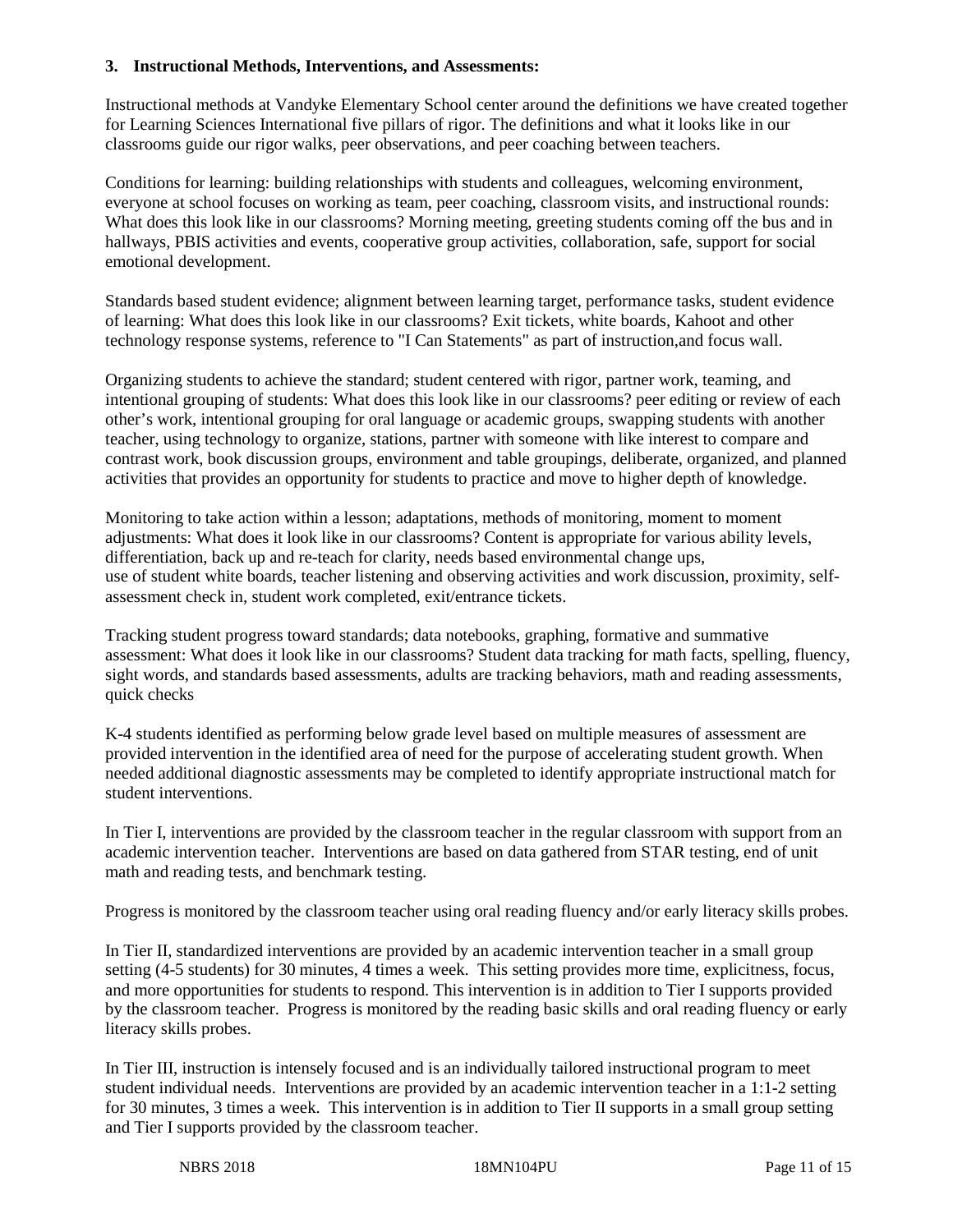Progress is monitored by the classroom teacher or academic intervention teacher using oral reading fluency and/or early literacy skills probes.

Parents are notified and encouraged to be involved in the process whenever a student requires intervention support.

For a small number of students, the district may elect to provide an alternate core reading program in replacement of the standard district program for reading instruction. This choice is made based on careful review of student data for students whose literacy needs are particularly complex and intensive. The supplemental reading curriculum most frequently used is Houghton Mifflin Wonder Works.

Vandyke collaborates with programs in our community to support additional intervention methods for students. Examples of this collaboration are the Minnesota Reading Corps program that provides trained AmeriCorps members to provide supplemental reading intervention to students and Foster Grandparents Program through Lutheran Social Service.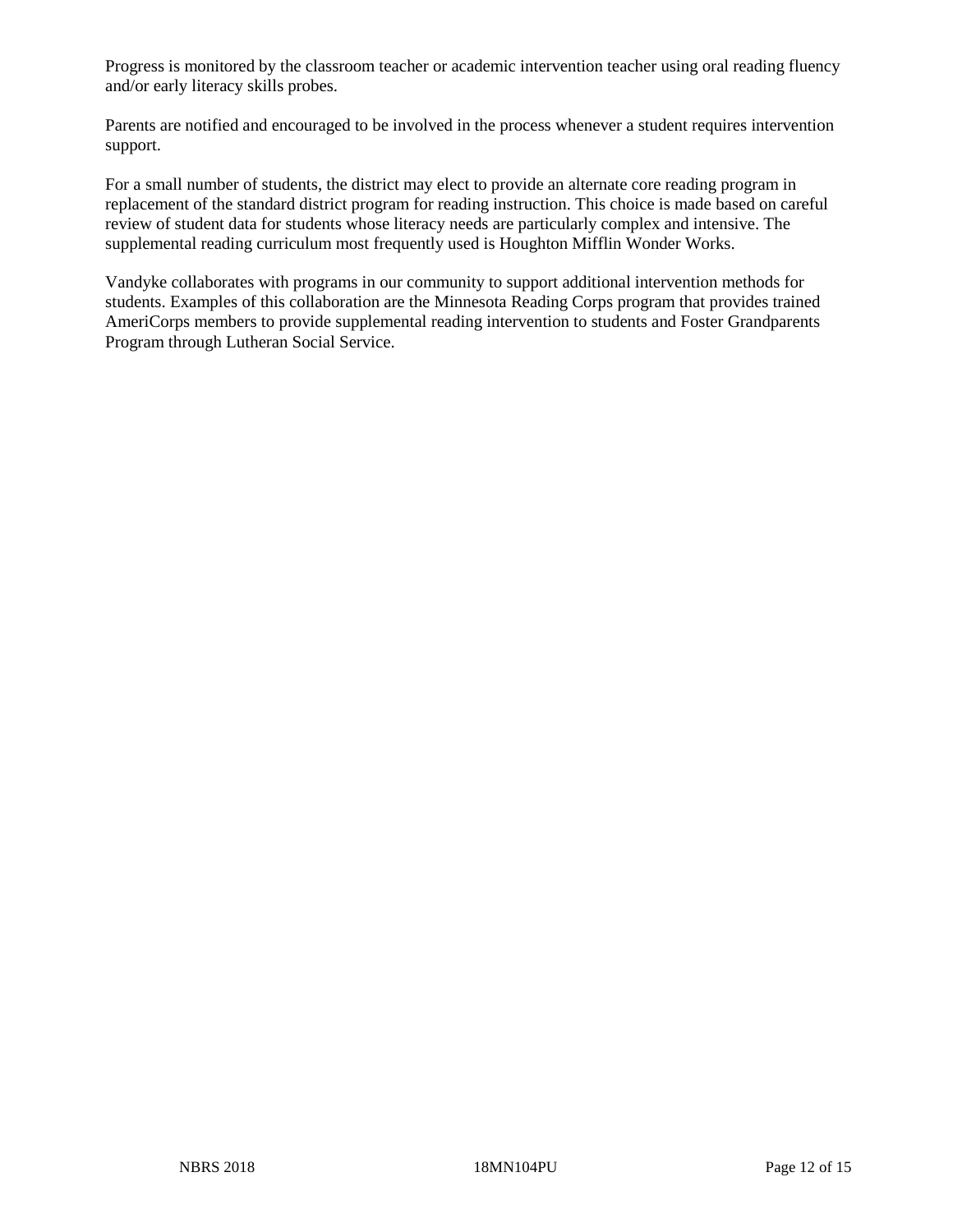# **1. School Climate/Culture:**

Vandyke Elementary School staff provides a positive, supportive culture for students by focusing on the individual needs of each child. What motivates and engages the learner are of prime importance to classroom, special education, and academic intervention teachers. Teachers use this knowledge to differentiate and personalize the educational experience for every student. Differentiation is a key strategy that allows students to feel connected to their learning.

School culture is critical to student academic achievement. Positive Behavior Intervention and Supports (PBIS) at Vandyke are reinforced in our 3R'-s: Readiness, Responsibility, and Respect. Teachers, paraprofessionals, bus drivers, custodial and kitchen staff have all been trained in PBIS and work together to encourage positive student behavior utilizing special certificates, tickets, time with activity incentives, and other forms of special recognition. PBIS recognition extends to staff through positive messages staff write to each other on a regular basis. These messages are displayed on the "Staff Shout Out" bulletin board. Each week a drawing is held and the lucky staff winner claims a traveling trophy and a coveted parking spot close to the building. This parking spot is especially valuable throughout the long winter months when high temperatures frequently remain below zero.

Small things make a big difference related to school climate at Vandyke. Morning is an important time for our students as many of them have a long bus ride to school. Students are greeted as they come off the bus and teachers facilitate a morning meeting that allows students to "check in" and build relationships each day. Morning announcements provide positive messages, jokes, brain teasers, birthdays, and news of our school community that provide a sense of connection for everyone in the building.

Vandyke School culture is also unique because so many staff have a vested interest in the academic success of our students. More than half of the staff at Vandyke currently have or have previously had children attend our school and twenty-seven of the staff at Vandyke graduated from the Greenway School District. We celebrate "Greenway Pride" every Friday dressed in our school colors green and white.

School climate can best be described in the words of Mrs. Jones third grade class poem written on March 9, 2018.

Vandyke

Very awesome place Amazing students Number one school Determined kids Yes, we love it here Kindness matters Everyone is welcome

## **2. Engaging Families and Community:**

Vandyke Elementary School staff believes that family and community engagement is critical to student success. Rather than host a traditional open house in the fall, Vandyke teachers hold a personalized welcome back conference with each student and their parent/guardian to build the bridge between home and school right from the start of the school year. Two additional parent/teacher conferences are held in November and March. Grade 4 students lead their own conference in March and present a portfolio of their work, a power point project, self-reflection statements, and their personal goals related to Minnesota Comprehensive Assessments (MCA) in reading and math.

Many family events are held throughout the school year with a high level of parent/guardian participation. Events include the annual family read night and art show, spring fling family dance, Fathers Read Every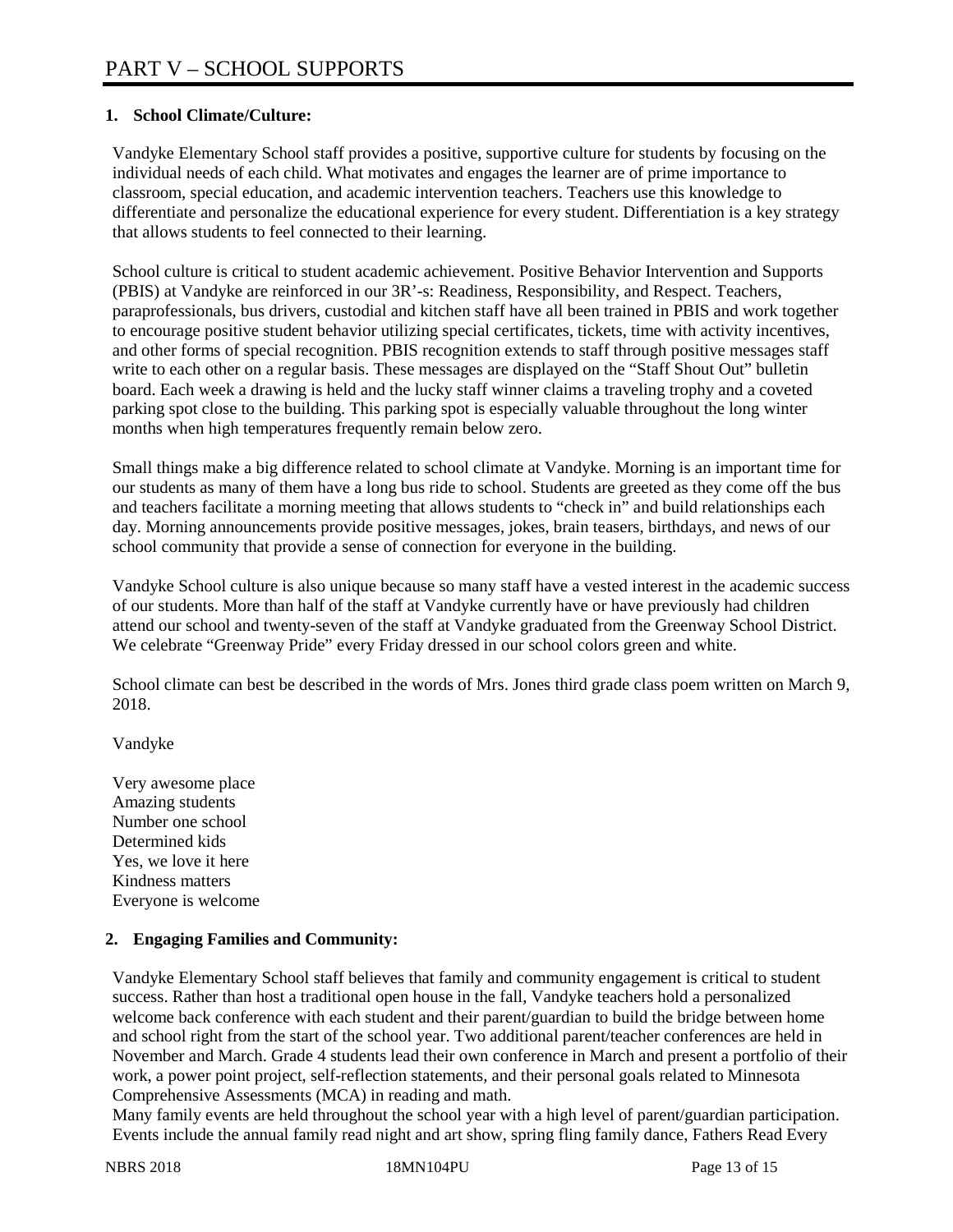Day (FRED) skating and stories with an important male figure, Trout Lake Day, Awards program and the Holiday music program.

Vandyke partners with the Arrowhead Library System and the Reif Performing Arts Center to provide many free theater and music programs for our students. The Vandyke Parent Teacher Committee assists with recruiting volunteers for school events and raising funds for field trips and extra supplies for teachers, and acts as in an advisory capacity for family engagement.

Community organization support for Vandyke students provide winter clothes, school supplies, back packs, holiday gifts, an angel fund that helps pay for lunch accounts, funding for our school garden, fire, boat and water safety training for students as well as a wide variety of after-school opportunities for learning and recreation.

## **3. Professional Development:**

Vandyke elementary teachers have been active participants in Learning Sciences International (LSI) as a demonstration school for the past five years. Our Instructional Leadership team designs and leads weekly PLC activities based on the Marzano standards based instructional framework. Teachers participate in instructional rounds, peer coaching, and classroom visits on a regular basis. Three Rigor Walks are held annually and the data is reviewed by the Instructional Leadership team and at PLC with the entire faculty. Vandyke Principal and teachers create an individual growth plan annually that identifies areas of focused growth with action steps to be carried out throughout the school year. The growth plan elements selected by the teacher are the foundation of summative evaluation and peer observations.

Vandyke teachers participate in a variety of professional development workshops related to technology integration, use and analysis of student performance data through EduCLIMBER, positive behavior intervention and supports (PBIS), standards based instruction using reading and math curriculum, standards based report card development, suicide prevention, and adverse childhood experiences (ACES).

## **4. School Leadership:**

The Vandyke Principal has a strong philosophy of shared leadership and encourages teachers to be involved in all aspects of school operations. Leadership opportunities include;

Instructional Leadership team that guides the weekly professional learning community (PLC) activities, Building Site team that meets monthly to manage safety and building related issues, Positive Behavior and Intervention Support (PBIS) team that monitors student behavioral data and implements programming for students and staff, District Technology and Staff Development teams, RtI/MTSS, Child Study, PLC data, and grade level teams.

Teachers offer input and provide leadership related to curriculum, instructional methods, parent communication, student behavior expectations, school safety, and climate.

New in the 2017-18 school year is our Grade 4 Student Leadership team. This team of dynamic students provides leadership and student voice in many aspects of our school including facilitating the student assembly for kindness week and writing thank you notes for donations to our school. Grade 4 students are also trained as Peer Mediators who help resolve conflicts between peers on our playground every day.